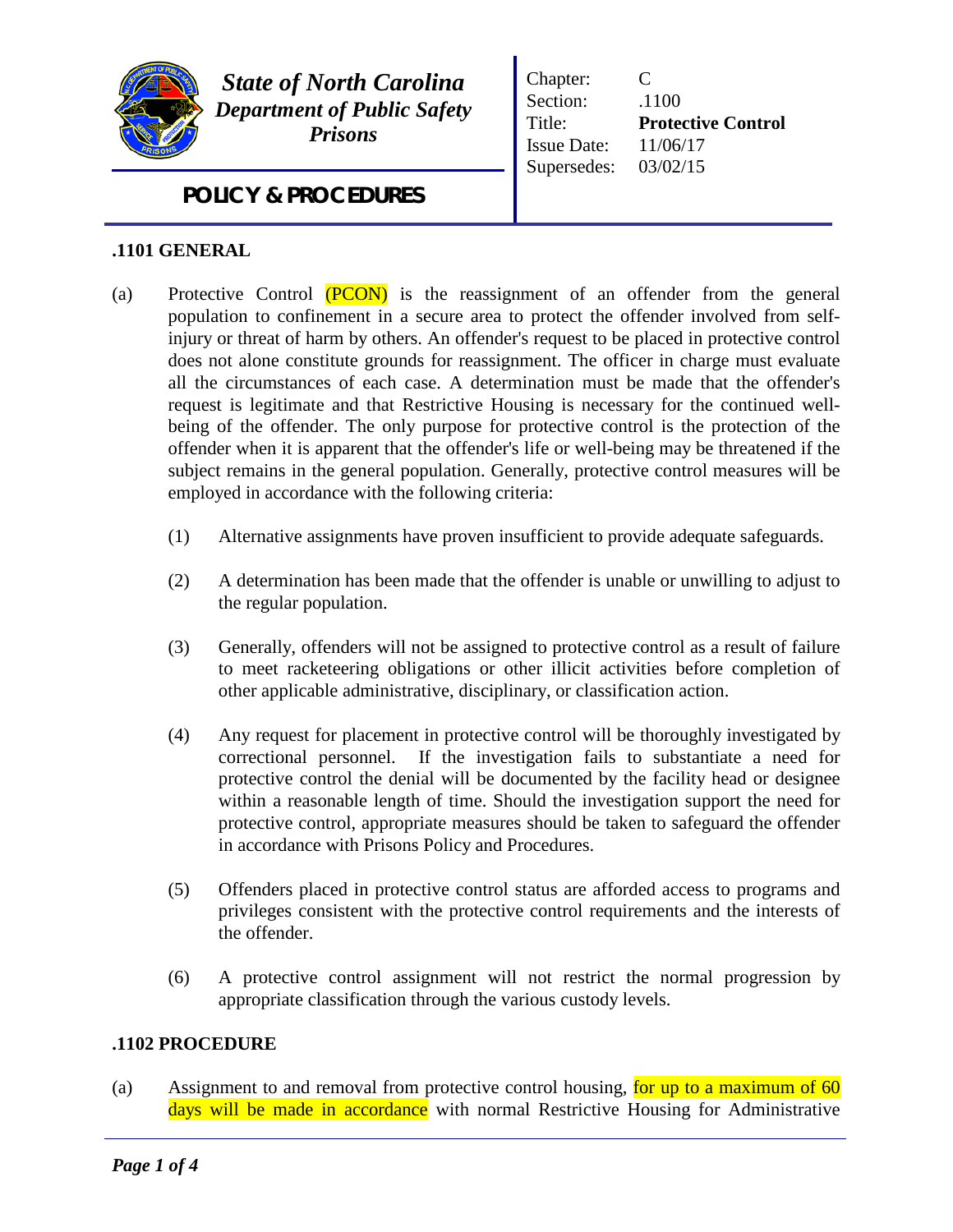Purposes  $(RHAP)$  procedures (Prison's policy C .0300). The procedure will be as follows:

- (1) Offenders may be segregated for 72 hours or less at the discretion of the officer in charge as a "cooling-off" measure. The reasons for the action will be documented through the Control Action (IS11) automated record screen process with appropriate comment and justification for the isolation assignment. No offender may be placed in protective control for more than 72 hours without the documented approval of the facility head or designee.
- (2) Offenders may be segregated for an additional period not to exceed a total of 15 days (including the initial 72 hours) with approval of the facility head or designee. The approval will be documented through the Control Action (IS11) automated record screen process with appropriate comment and justification documenting the assignment to isolation.
- (3) In cases where an offender is assigned to protective control for a period greater than 15 days, the offender shall be reviewed before a facility classification committee. The offender shall receive written notice on form DC-123 of the reasons that protective control is being considered at least forty-eight (48) hours before the review is held.
- (4) The committee shall consist of at least three members, one of which must be a member of the programs staff. At the review, the offender will be informed of the reasons he or she is being held in protective control and will be given an opportunity to speak in his or her own behalf about any matter relevant to the classification control status. If the committee determines that continued confinement is appropriate, it will note its findings through the Control Action (IS11) automated record screen process with committee rationale and justification for the control action assignment noted on the appropriate comment screens. All committee decisions must be approved by the facility head or designee.
- (5) Removal from protective control may be considered if an offender requests in writing to be removed from protective control status. The request will be verified, and, provided no apparent constraints to the offender's health or personal safety can be determined, the offender will be removed from protective control.
- (6) In those cases where the **facility staff** find the offender should be removed from protective control, appropriate steps will be taken and documented on the Control Action (IS11) automated record process with final approval by the facility head to remove the offender from protective control. Following final approval such action will be taken and the offender reassigned appropriately.
- (7) No offender shall be confined in protective control for more than 60 days unless authorized by a Director's Classification Committee. Referrals for extended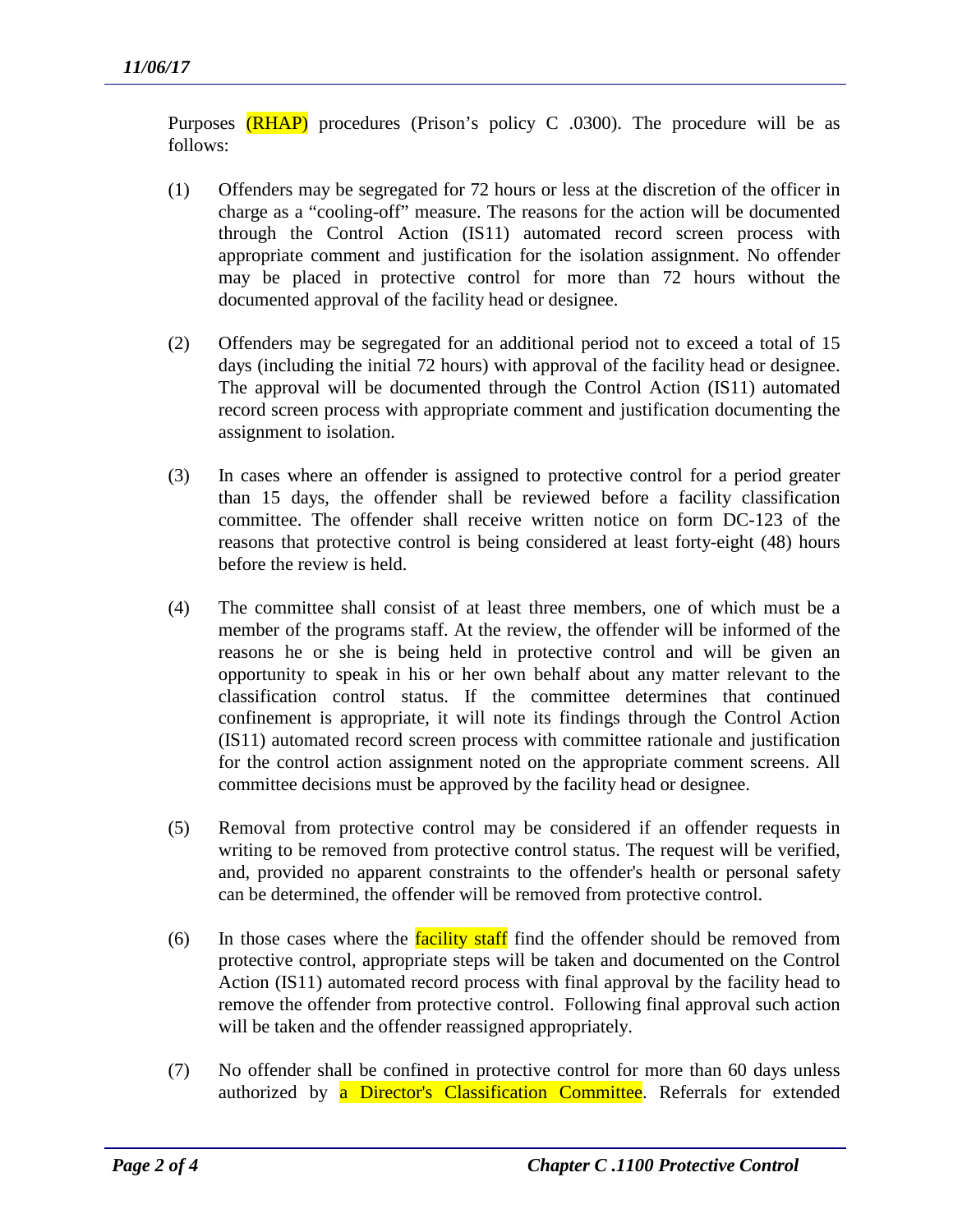periods of isolation beyond 60 days, if necessary, must be reviewed by a **Director's** Classification Committee.

- (b) Assignments by a Director's Classification Committee (DCC) to protective control:
	- (1) All referrals for Protective Control (PCON) must be evaluated by the Manager of Classification prior to initiation. The Manager of Classification should receive the PCON investigative report or other evidence supporting the request for PCON consideration. The Manager of Classification will ensure that the request is complete, thorough and acceptable and that the circumstances involved are appropriate for PCON consideration. This permission to pursue shall not be construed as an automatic approval but merely that the case meets the applicable standards to be considered for PCON.
	- (2) Assignments to protective control status for periods beyond 60 days are subject to review by a Director's Classification Committee for offenders. The final approving authority shall be the **Deputy** Director, Auxiliary Services, Region Directors or designees, Assistant Director for Auxiliary Services, Manager of Classification, or other authorities as designated by the Director of Prisons. Such action may be taken without an offender's request for assignment to protective control. Protective Control housing assignments in which the DCC and the referring facility are in disagreement are referred by the **presiding Division Classification Coordinator** to the Manager of Classification, Assistant Director for **Auxiliary Services** or designee who will confer with the appropriate Region Director or designee prior to rendering a final decision.
	- (3) Cases referred to the Director's Classification Committee for protective control beyond 60 days must be thoroughly documented using the Control Action (IS11) screen process. Completed referrals shall be forwarded to the Manager of Classification Services or designee for review and scheduling. Offenders considered for protective control status by the Director's Classification Committee must be given advance written notice by the Facility Head or a respective designee of the review meeting on a form DC-123 at least forty-eight (48) hours before the review.
	- (4) The status of offenders assigned to protective control shall be reviewed at least every 6 months by a **Director's Classification Committee.**
	- (5) If an offender requests in writing to be removed from protective control, the facility head or designee may review the request to determine that the life or personal safety issues are no longer implicated in the specific case and remove the requesting offender from protective control if appropriate. All such actions shall be documented using the Control Action (IS11) screen process and shall be forwarded to the Manager of Classification Services or designee for administrative review